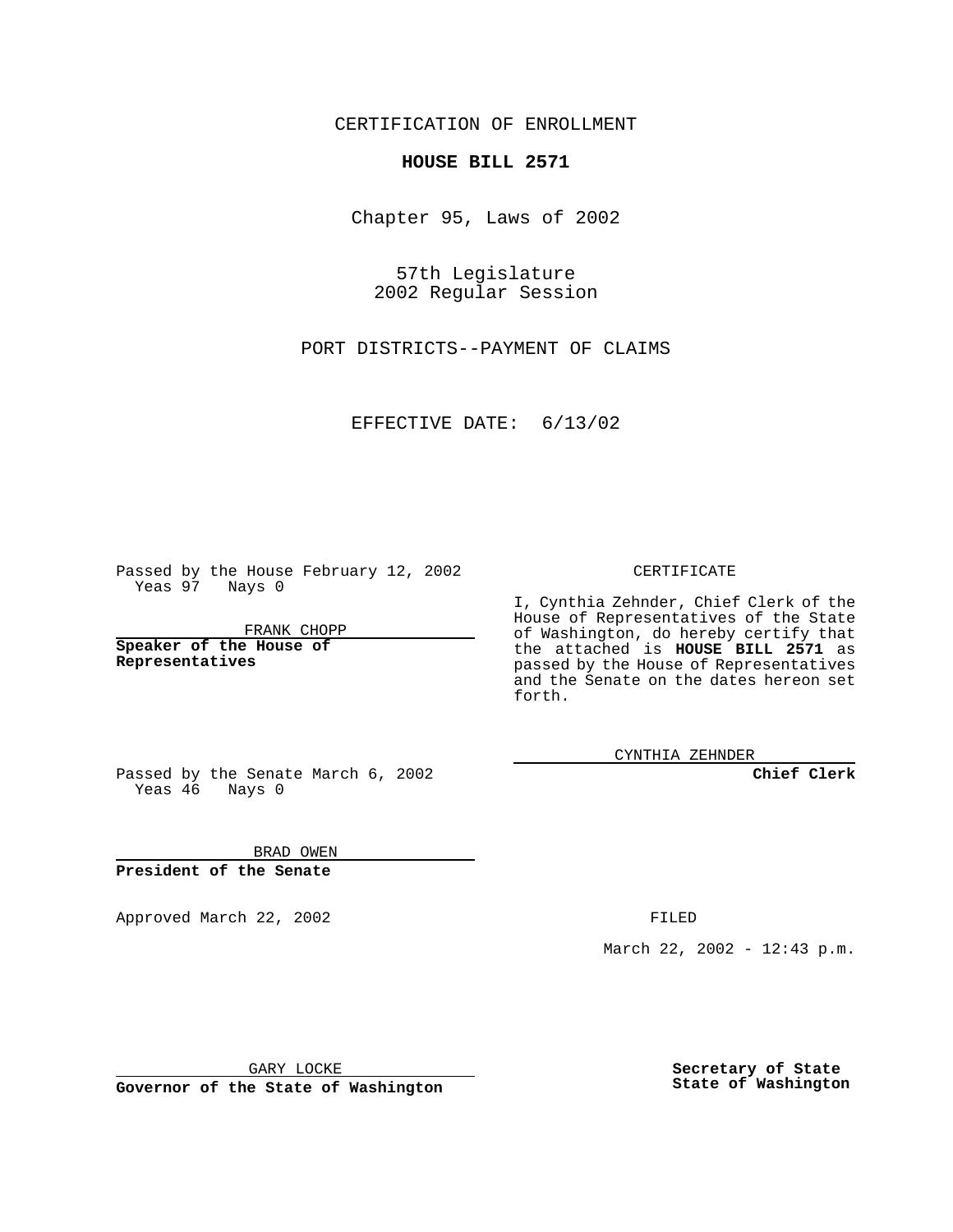## **HOUSE BILL 2571** \_\_\_\_\_\_\_\_\_\_\_\_\_\_\_\_\_\_\_\_\_\_\_\_\_\_\_\_\_\_\_\_\_\_\_\_\_\_\_\_\_\_\_\_\_\_\_

\_\_\_\_\_\_\_\_\_\_\_\_\_\_\_\_\_\_\_\_\_\_\_\_\_\_\_\_\_\_\_\_\_\_\_\_\_\_\_\_\_\_\_\_\_\_\_

Passed Legislature - 2002 Regular Session

**State of Washington 57th Legislature 2002 Regular Session**

**By** Representatives Dunshee, Crouse, Dunn, Schmidt and Kirby

Read first time 01/22/2002. Referred to Committee on Local Government & Housing.

 AN ACT Relating to authorizing port districts to pay claims or other obligations by check or warrant; and adding a new section to chapter 53.36 RCW.

BE IT ENACTED BY THE LEGISLATURE OF THE STATE OF WASHINGTON:

 NEW SECTION. **Sec. 1.** A new section is added to chapter 53.36 RCW to read as follows:

 A port district that acts as its own treasurer as provided in RCW 53.36.010, may by resolution adopt a policy for the payment of claims or other obligations of the port district, which are payable out of solvent funds, electing either to pay obligations by warrant or by check. However, no check shall be issued when the applicable fund is not solvent at the time payment is ordered, but a warrant shall be issued instead. When checks are to be used, the port commission shall designate the qualified public depository where checks are to be drawn, and the officers authorized or required to sign checks. Wherever in this title reference is made to warrants, the term includes checks where authorized by this section.